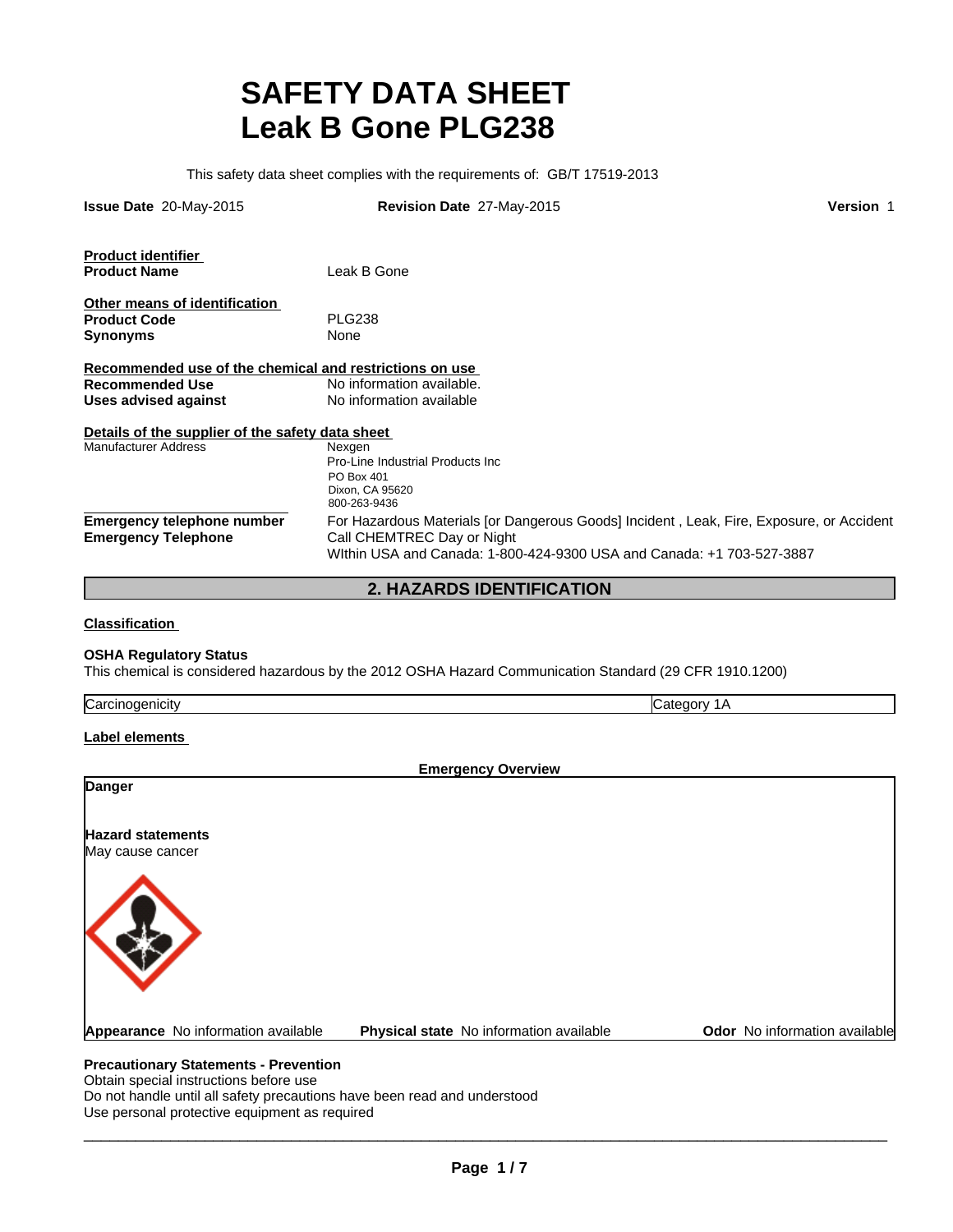## **Precautionary Statements - Response**

IF exposed or concerned: Get medical advice/attention

#### **Precautionary Statements - Storage** Store locked up

#### **Precautionary Statements - Disposal** Dispose of contents/container to an approved waste disposal plant

## **Hazards not otherwise classified (HNOC)**

Not applicable

## **Other Information**

May be hazardous if swallowed Unknown acute toxicity No information available

## **3. COMPOSITION/INFORMATION ON INGREDIENTS**

### **Substance**

| <b>Chemical Name</b> | CAS No.    | Weight-%      | <b>Trade Secret</b> |
|----------------------|------------|---------------|---------------------|
| <b>Bentonite</b>     | 1302-78-9  | 100%<br>90    |                     |
| Silica.<br>auartz    | 14808-60-7 | 20%<br>$10 -$ |                     |

## **4. FIRST AID MEASURES**

#### **Description of first aid measures**

|                                                             | <b>5. FIRE-FIGHTING MEASURES</b>                                                                                        |
|-------------------------------------------------------------|-------------------------------------------------------------------------------------------------------------------------|
| Note to physicians                                          | Treat symptomatically.                                                                                                  |
|                                                             | Indication of any immediate medical attention and special treatment needed                                              |
| <b>Symptoms</b>                                             | No information available.                                                                                               |
| Most important symptoms and effects, both acute and delayed |                                                                                                                         |
| Ingestion                                                   | Clean mouth with water and drink afterwards plenty of water.                                                            |
| <b>Inhalation</b>                                           | Remove to fresh air.                                                                                                    |
| <b>Skin contact</b>                                         | Wash skin with soap and water.                                                                                          |
| Eye contact                                                 | Rinse thoroughly with plenty of water for at least 15 minutes, lifting lower and upper eyelids.<br>Consult a physician. |
|                                                             |                                                                                                                         |

#### **Suitable extinguishing media**

Use extinguishing measures that are appropriate to local circumstances and the surrounding environment.

**Unsuitable extinguishing media** Caution: Use of water spray when fighting fire may be inefficient.

#### **Specific hazards arising from the chemical**

No information available.

**Explosion data Sensitivity to Mechanical Impact** None. **Sensitivity to Static Discharge** None.

**Protective equipment and precautions for firefighters**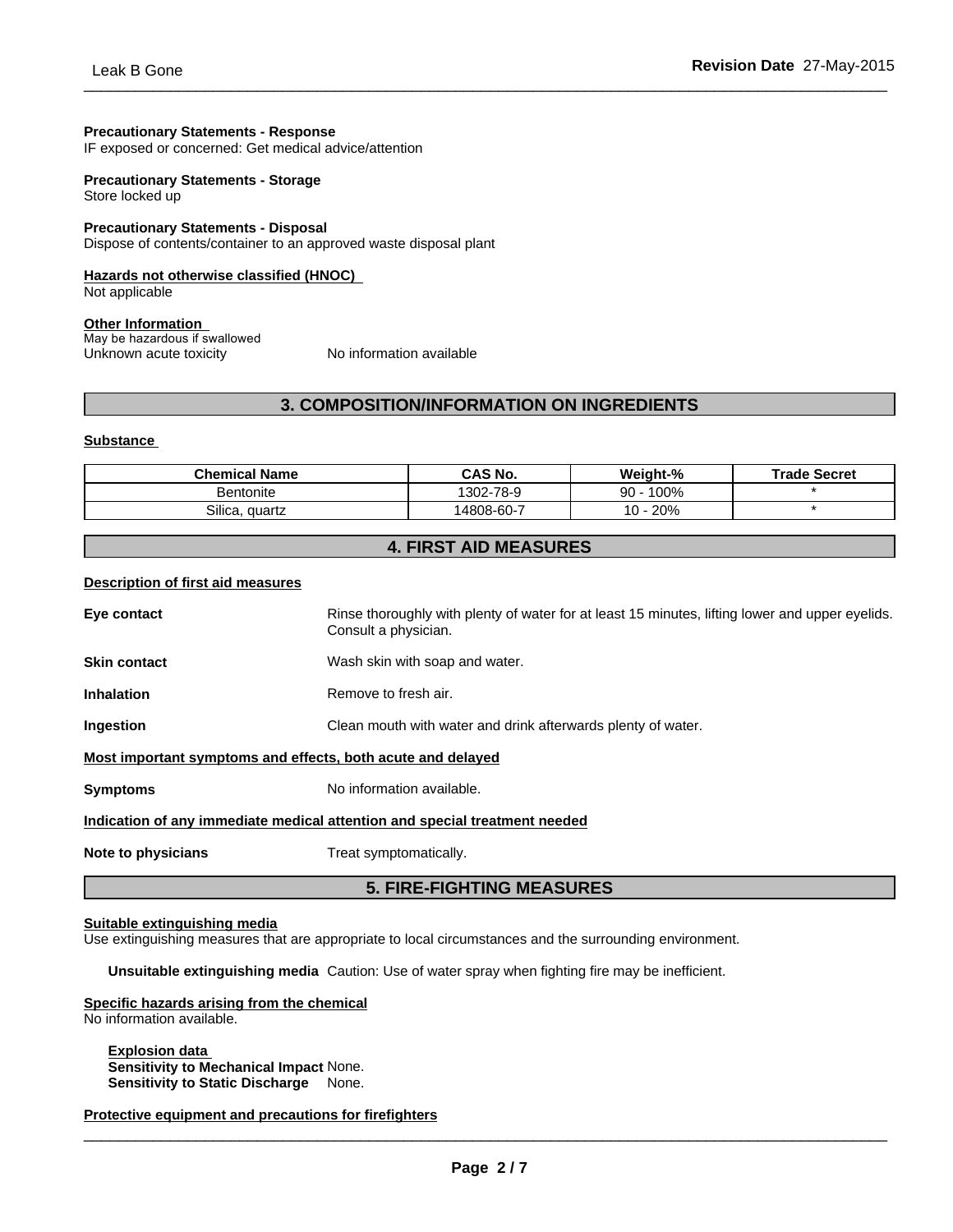As in any fire, wear self-contained breathing apparatus pressure-demand, MSHA/NIOSH (approved or equivalent) and full protective gear.

## **6. ACCIDENTAL RELEASE MEASURES**

 $\overline{\phantom{a}}$  ,  $\overline{\phantom{a}}$  ,  $\overline{\phantom{a}}$  ,  $\overline{\phantom{a}}$  ,  $\overline{\phantom{a}}$  ,  $\overline{\phantom{a}}$  ,  $\overline{\phantom{a}}$  ,  $\overline{\phantom{a}}$  ,  $\overline{\phantom{a}}$  ,  $\overline{\phantom{a}}$  ,  $\overline{\phantom{a}}$  ,  $\overline{\phantom{a}}$  ,  $\overline{\phantom{a}}$  ,  $\overline{\phantom{a}}$  ,  $\overline{\phantom{a}}$  ,  $\overline{\phantom{a}}$ 

| Personal precautions, protective equipment and emergency procedures |                                                                                                                                                                              |  |  |  |
|---------------------------------------------------------------------|------------------------------------------------------------------------------------------------------------------------------------------------------------------------------|--|--|--|
| <b>Personal precautions</b>                                         | Ensure adequate ventilation, especially in confined areas.                                                                                                                   |  |  |  |
| <b>Environmental precautions</b>                                    |                                                                                                                                                                              |  |  |  |
| <b>Environmental precautions</b>                                    | See Section 12 for additional ecological information.                                                                                                                        |  |  |  |
| Methods and material for containment and cleaning up                |                                                                                                                                                                              |  |  |  |
| <b>Methods for containment</b>                                      | Prevent further leakage or spillage if safe to do so.                                                                                                                        |  |  |  |
| Methods for cleaning up                                             | Pick up the absorbed material (described just above) and transfer to properly labeled<br>containers for disposal according to local / national regulations (see Section 13). |  |  |  |

## **7. HANDLING AND STORAGE**

**Precautions for safe handling**

**Advice on safe handling** Handle in accordance with good industrial hygiene and safety practice.

## **Conditions for safe storage, including any incompatibilities**

**Storage Conditions** Keep containers tightly closed in a dry, cool and well-ventilated place.

**Incompatible materials** None known based on information supplied.

## **8. EXPOSURE CONTROLS/PERSONAL PROTECTION**

## **Control parameters**

| <b>Exposure Guidelines</b> |  |
|----------------------------|--|
|                            |  |

| Chemical Name                | <b>ACGIH TLV</b>                                      | <b>OSHA PEL</b>                                                                                                                                                                                                                               | <b>NIOSH IDLH</b>                                                              |
|------------------------------|-------------------------------------------------------|-----------------------------------------------------------------------------------------------------------------------------------------------------------------------------------------------------------------------------------------------|--------------------------------------------------------------------------------|
| Bentonite<br>1302-78-9       | TWA: 1 $mq/m3$ respirable fraction                    |                                                                                                                                                                                                                                               |                                                                                |
| Silica, quartz<br>14808-60-7 | TWA: $0.025$ mg/m <sup>3</sup> respirable<br>fraction | (vacated) TWA: $0.1 \text{ mg/m}^3$<br>respirable dust<br>$(30)/(%SiO2 + 2)$ mg/m <sup>3</sup> TWA<br>total dust<br>: $(250)/(%SiO2 + 5)$ mppcf TWA<br>respirable fraction<br>$(10)/(%SiO2 + 2)$ mg/m <sup>3</sup> TWA<br>respirable fraction | IDLH: 50 $mq/m3$ respirable dust<br>TWA: $0.05 \text{ mg/m}^3$ respirable dust |

## **Appropriate engineering controls**

## **Engineering Controls** Showers

Eyewash stations Ventilation systems.

## **Individual protection measures, such as personal protective equipment**

| Eye/face protection           | No special technical protective measures are necessary.                                                                       |
|-------------------------------|-------------------------------------------------------------------------------------------------------------------------------|
| Skin and body protection      | No special technical protective measures are necessary.                                                                       |
| <b>Respiratory protection</b> | If exposure limits are exceeded or irritation is experienced, a NIOSH/MSHA approved<br>respiratory protection should be worn. |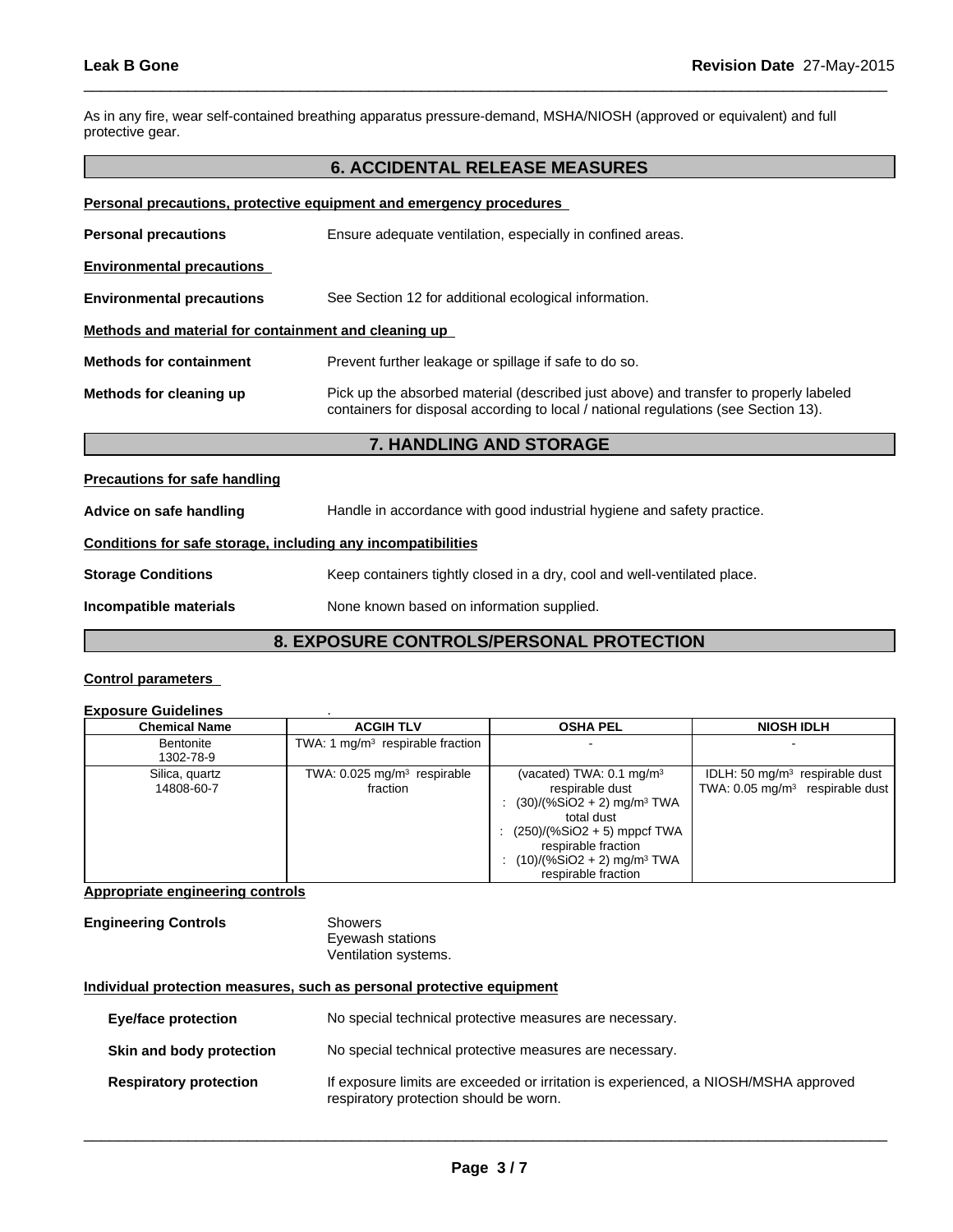**General Hygiene Considerations** Handle in accordance with good industrial hygiene and safety practice.

 $\overline{\phantom{a}}$  ,  $\overline{\phantom{a}}$  ,  $\overline{\phantom{a}}$  ,  $\overline{\phantom{a}}$  ,  $\overline{\phantom{a}}$  ,  $\overline{\phantom{a}}$  ,  $\overline{\phantom{a}}$  ,  $\overline{\phantom{a}}$  ,  $\overline{\phantom{a}}$  ,  $\overline{\phantom{a}}$  ,  $\overline{\phantom{a}}$  ,  $\overline{\phantom{a}}$  ,  $\overline{\phantom{a}}$  ,  $\overline{\phantom{a}}$  ,  $\overline{\phantom{a}}$  ,  $\overline{\phantom{a}}$ 

## **9. PHYSICAL AND CHEMICAL PROPERTIES**

## **Information on basic physical and chemical properties**

| <b>Physical state</b>            | No information available            |                                            |                          |
|----------------------------------|-------------------------------------|--------------------------------------------|--------------------------|
| Appearance                       | No information available            | Odor                                       | No information available |
| Color                            | No information available            | <b>Odor threshold</b>                      | No information available |
| <b>Property</b>                  | <b>Values</b>                       | Remarks • Method                           |                          |
| pH                               | Not applicable                      |                                            |                          |
| Melting point/freezing point     | No information available            |                                            |                          |
| Boiling point / boiling range    | Not applicable                      |                                            |                          |
| <b>Flash point</b>               | Not applicable                      |                                            |                          |
| <b>Evaporation rate</b>          | No information available            |                                            |                          |
| Flammability (solid, gas)        | No information available            |                                            |                          |
| <b>Flammability Limit in Air</b> |                                     | For exterior use only. Do not use indoors. |                          |
| <b>Upper flammability limit:</b> | No information available            |                                            |                          |
| Lower flammability limit:        | No information available            |                                            |                          |
| Vapor pressure                   | No information available            |                                            |                          |
| <b>Vapor density</b>             | No information available            |                                            |                          |
| <b>Specific Gravity</b>          | No information available            |                                            |                          |
| <b>Water solubility</b>          | No information available            |                                            |                          |
| Solubility in other solvents     | No information available            |                                            |                          |
| <b>Partition coefficient</b>     | No information available            |                                            |                          |
| <b>Autoignition temperature</b>  | No information available            |                                            |                          |
| <b>Decomposition temperature</b> | No information available            |                                            |                          |
| <b>Kinematic viscosity</b>       | No information available            |                                            |                          |
| <b>Dynamic viscosity</b>         | No information available            |                                            |                          |
| <b>Explosive properties</b>      | No information available            |                                            |                          |
| <b>Oxidizing properties</b>      | No information available            |                                            |                          |
| <b>Other Information</b>         |                                     |                                            |                          |
| <b>Softening point</b>           | No information available            |                                            |                          |
| <b>Molecular weight</b>          | No information available            |                                            |                          |
| <b>VOC Content (%)</b>           | No information available            |                                            |                          |
| <b>Density</b>                   | No information available            |                                            |                          |
| <b>Bulk density</b>              | No information available            |                                            |                          |
|                                  | <b>10. STABILITY AND REACTIVITY</b> |                                            |                          |

## **Reactivity**

No data available.

## **Chemical stability**

Stable under recommended storage conditions. **Possibility of Hazardous Reactions** None under normal processing. **Conditions to avoid** Extremes of temperature and direct sunlight. **Incompatible materials** None known based on information supplied. **Hazardous Decomposition Products** None known based on information supplied.

## **11. TOXICOLOGICAL INFORMATION**

#### **Information on likely routes of exposure**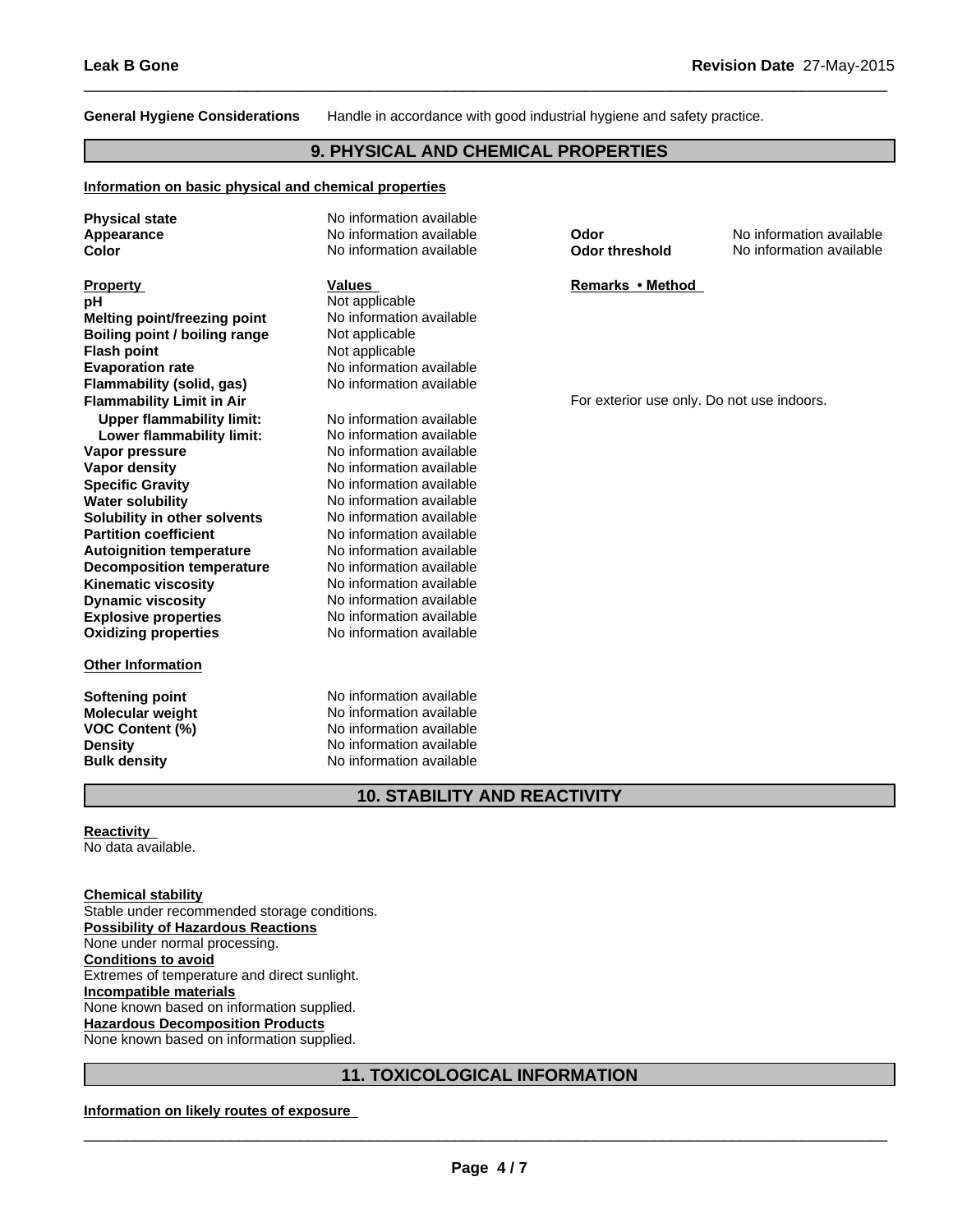| <b>Product Information</b> | No data available. |
|----------------------------|--------------------|
| <b>Inhalation</b>          | No data available. |
| Eye contact                | No data available. |
| <b>Skin contact</b>        | No data available. |
| Ingestion                  | No data available. |

| <b>Chemical Name</b> | Oral LD50            | <b>Dermal LD50</b> | <b>Inhalation LC50</b> |
|----------------------|----------------------|--------------------|------------------------|
| Bentonite            | $>$ 5000 mg/kg (Rat) |                    |                        |
| 1302-78-9            |                      |                    |                        |
| Silica, quartz       | $=$ 500 mg/kg (Rat)  |                    |                        |
| 14808-60-7           |                      |                    |                        |

 $\overline{\phantom{a}}$  ,  $\overline{\phantom{a}}$  ,  $\overline{\phantom{a}}$  ,  $\overline{\phantom{a}}$  ,  $\overline{\phantom{a}}$  ,  $\overline{\phantom{a}}$  ,  $\overline{\phantom{a}}$  ,  $\overline{\phantom{a}}$  ,  $\overline{\phantom{a}}$  ,  $\overline{\phantom{a}}$  ,  $\overline{\phantom{a}}$  ,  $\overline{\phantom{a}}$  ,  $\overline{\phantom{a}}$  ,  $\overline{\phantom{a}}$  ,  $\overline{\phantom{a}}$  ,  $\overline{\phantom{a}}$ 

## **Information on toxicological effects**

**Symptoms** No information available.

## **Delayed and immediate effects as well as chronic effects from short and long-term exposure**

| <b>Sensitization</b>            | No information available.                                                                                         |             |            |             |  |  |  |
|---------------------------------|-------------------------------------------------------------------------------------------------------------------|-------------|------------|-------------|--|--|--|
| Germ cell mutagenicity          | No information available.<br>The table below indicates whether each agency (ACGIH, IARC, NTP, or OSHA) has listed |             |            |             |  |  |  |
| Carcinogenicity                 |                                                                                                                   |             |            |             |  |  |  |
|                                 | any ingredient as a carcinogen.                                                                                   |             |            |             |  |  |  |
| <b>Chemical Name</b>            | <b>ACGIH</b>                                                                                                      | <b>IARC</b> | <b>NTP</b> | <b>OSHA</b> |  |  |  |
| Silica, quartz<br>  14808-60-7  | A2                                                                                                                | Group 1     | Known      |             |  |  |  |
| <b>Reproductive toxicity</b>    | No information available.                                                                                         |             |            |             |  |  |  |
| <b>STOT - single exposure</b>   | No information available.                                                                                         |             |            |             |  |  |  |
| <b>STOT - repeated exposure</b> | No information available.                                                                                         |             |            |             |  |  |  |
| <b>Aspiration hazard</b>        | No information available.                                                                                         |             |            |             |  |  |  |

**Numerical measures of toxicity - Product Information**

**The following values are calculated based on chapter 3.1 of the GHS document** For exterior use only. Do not use indoors.

**ATEmix (oral)** 2,633.00

## **12. ECOLOGICAL INFORMATION**

## **Ecotoxicity**

10% of the mixture consists of components(s) of unknown hazards to the aquatic environment

| <b>Chemical Name</b> | Algae/aquatic plants | Fish                              | Crustacea |
|----------------------|----------------------|-----------------------------------|-----------|
| Bentonite            |                      | 19000: 96 h Oncorhynchus mykiss   |           |
| 1302-78-9            |                      | mg/L LC50 static 8.0 - 19.0: 96 h |           |
|                      |                      | Salmo gairdneri g/L LC50          |           |

## **Persistence and degradability**

No information available.

#### **Bioaccumulation**

No information available.

## **Other adverse effects** No information available

## **13. DISPOSAL CONSIDERATIONS**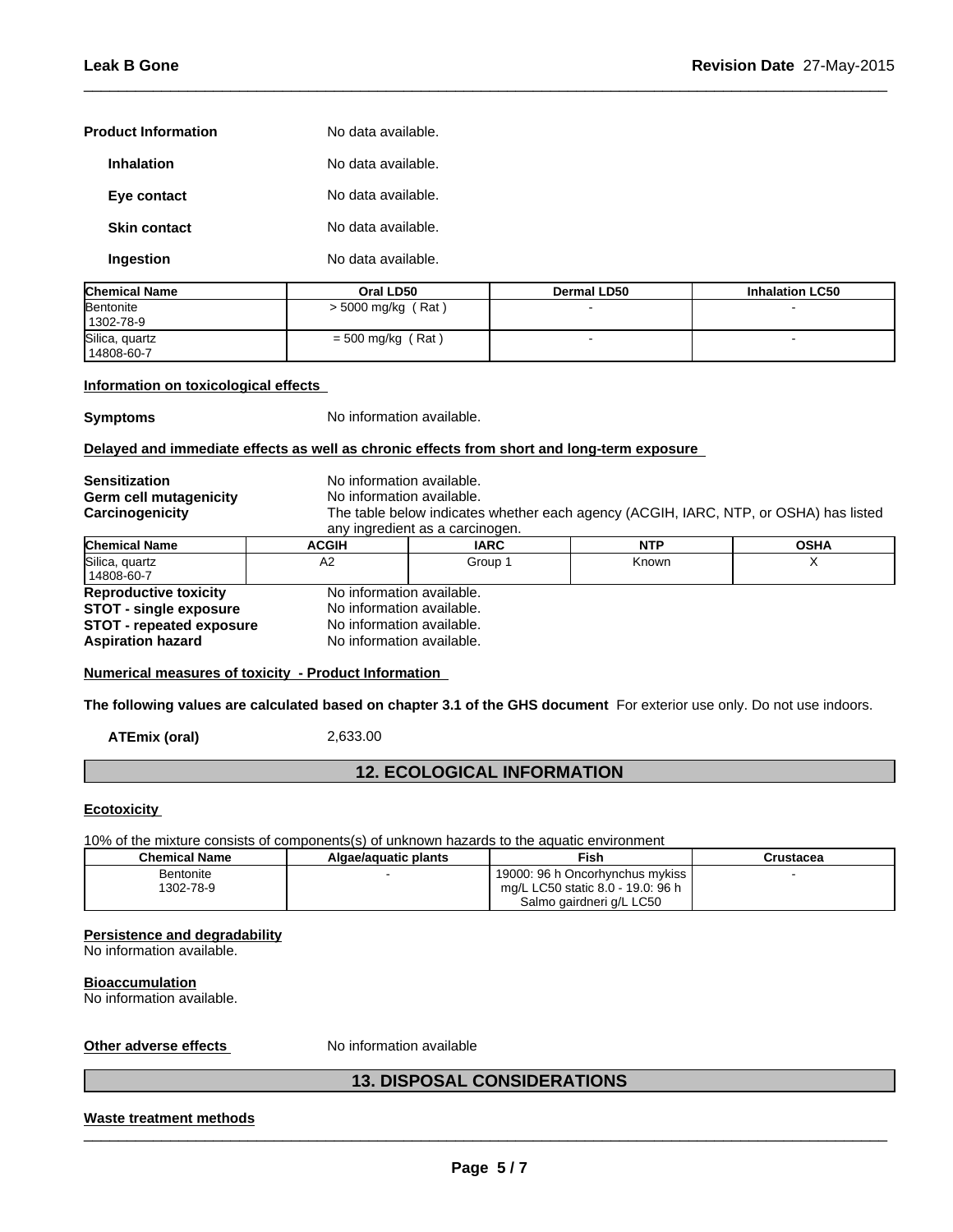| Disposal of wastes     | Disposal should be in accordance with applicable local, regional, national and international<br>laws and regulations. |
|------------------------|-----------------------------------------------------------------------------------------------------------------------|
| Contaminated packaging | Do not reuse container.                                                                                               |

 $\overline{\phantom{a}}$  ,  $\overline{\phantom{a}}$  ,  $\overline{\phantom{a}}$  ,  $\overline{\phantom{a}}$  ,  $\overline{\phantom{a}}$  ,  $\overline{\phantom{a}}$  ,  $\overline{\phantom{a}}$  ,  $\overline{\phantom{a}}$  ,  $\overline{\phantom{a}}$  ,  $\overline{\phantom{a}}$  ,  $\overline{\phantom{a}}$  ,  $\overline{\phantom{a}}$  ,  $\overline{\phantom{a}}$  ,  $\overline{\phantom{a}}$  ,  $\overline{\phantom{a}}$  ,  $\overline{\phantom{a}}$ 

## **14. TRANSPORT INFORMATION**

| <b>ADN</b>  | Not regulated. |
|-------------|----------------|
| <b>ADR</b>  | Not regulated. |
| <b>RID</b>  | Not regulated. |
| <b>IMDG</b> | Not regulated. |
| <b>IATA</b> | Not regulated. |
| ICAO (air)  | Not regulated. |
| <b>MEX</b>  | Not regulated. |
| <u>TDG</u>  | Not regulated. |
| <u>DOT</u>  | Not regulated. |

## **15. REGULATORY INFORMATION**

## **International Inventories**

## **Legend:**

**TSCA** - United States Toxic Substances Control Act Section 8(b) Inventory

**DSL/NDSL** - Canadian Domestic Substances List/Non-Domestic Substances List

**EINECS/ELINCS** - European Inventory of Existing Chemical Substances/European List of Notified Chemical Substances

**ENCS** - Japan Existing and New Chemical Substances

**IECSC** - China Inventory of Existing Chemical Substances

**KECL** - Korean Existing and Evaluated Chemical Substances

**PICCS** - Philippines Inventory of Chemicals and Chemical Substances

**AICS** - Australian Inventory of Chemical Substances

## **US Federal Regulations**

#### **SARA 313**

Section 313 of Title III of the Superfund Amendments and Reauthorization Act of 1986 (SARA). This product does not contain any chemicals which are subject to the reporting requirements of the Act and Title 40 of the Code of Federal Regulations, Part 372

|  |  |  | <b>SARA 311/312 Hazard Categories</b> |
|--|--|--|---------------------------------------|
|  |  |  |                                       |

| Acute health hazard               | Nο |
|-----------------------------------|----|
| <b>Chronic Health Hazard</b>      | N٥ |
| Fire hazard                       | N٥ |
| Sudden release of pressure hazard | N٥ |
| <b>Reactive Hazard</b>            | N٥ |

#### **CWA** (Clean Water Act)

This product does not contain any substances regulated as pollutants pursuant to the Clean Water Act (40 CFR 122.21 and 40 CFR 122.42)

## **CERCLA**

This material, as supplied, does not contain any substances regulated as hazardous substances under the Comprehensive